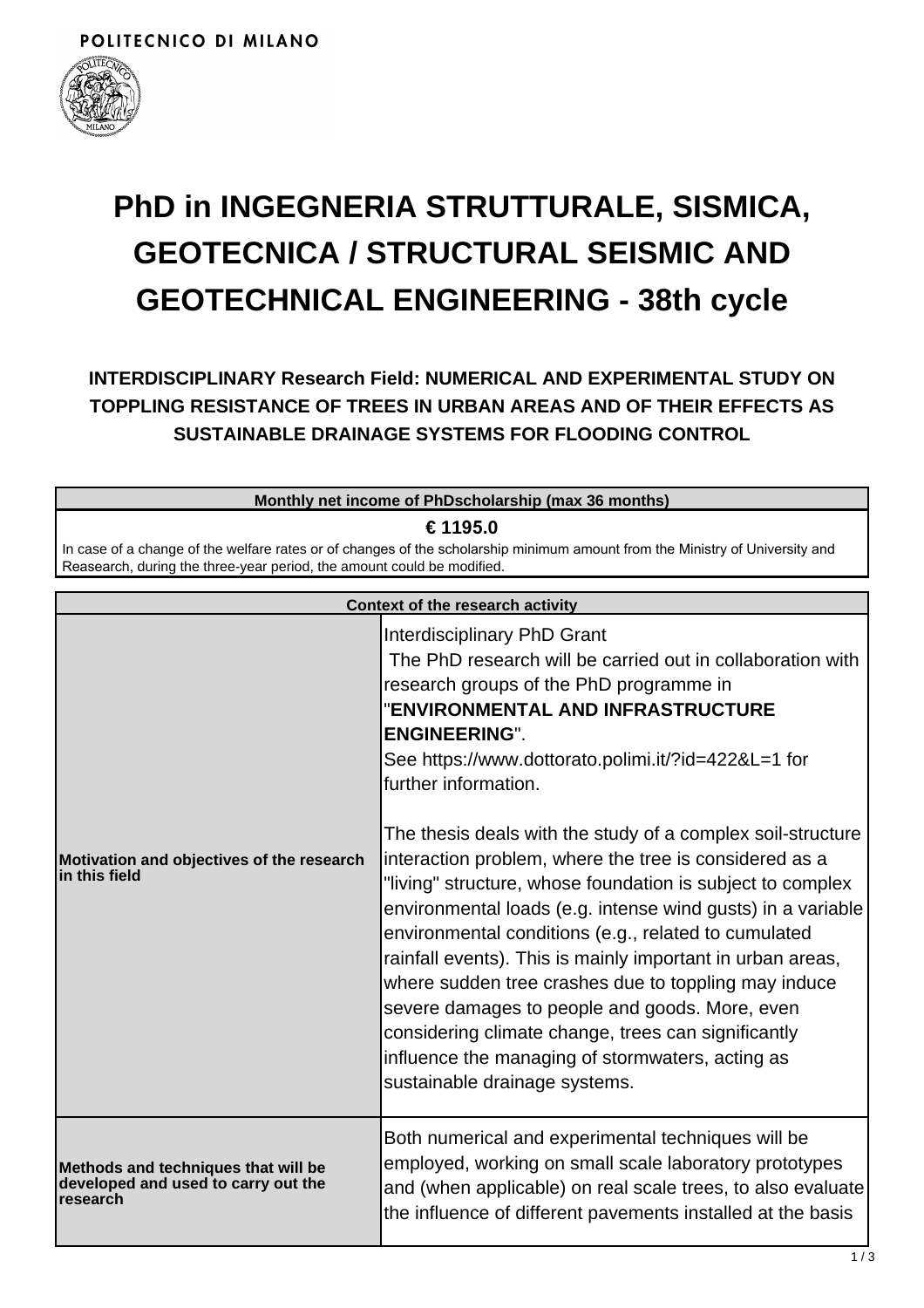

|                                          | of urban trees on their stability and reliability as<br>sustainable drainage systems.                                                                                                                                                                                                                                                                                                                                                                                                                                                                                                                                                                                                                                                                                    |
|------------------------------------------|--------------------------------------------------------------------------------------------------------------------------------------------------------------------------------------------------------------------------------------------------------------------------------------------------------------------------------------------------------------------------------------------------------------------------------------------------------------------------------------------------------------------------------------------------------------------------------------------------------------------------------------------------------------------------------------------------------------------------------------------------------------------------|
| <b>Educational objectives</b>            | The PhD candidate will learn advanced Soil Mechanics<br>concepts regarding both numerical and experimental<br>activities. Particular importance will be devoted to the<br>constitutive modelling at several scales of application<br>(representative elementary soil volume; single root; entire<br>root plate; ), and to the interpretation of numerical and<br>experimental results at the global scale of the root plate,<br>taking into account the effects of water infiltration on the<br>mechanical response of the system and on urban flood<br>control. The candidate will take part in National and<br>International scientific collaborations, and in the writing of<br>the relative scientific internal reports and papers for the<br>results dissemination. |
| <b>Job opportunities</b>                 | The candidate will have the opportunity to send<br>applications for permanent positions both at Academic<br>and Professional levels (the interest in this topic is rapidly<br>increasing, both in the national and in the international<br>community).                                                                                                                                                                                                                                                                                                                                                                                                                                                                                                                   |
| <b>Composition of the research group</b> | 0 Full Professors<br>1 Associated Professors<br>1 Assistant Professors<br>0 PhD Students                                                                                                                                                                                                                                                                                                                                                                                                                                                                                                                                                                                                                                                                                 |
| Name of the research directors           | Andrea Galli, Anita Raimondi                                                                                                                                                                                                                                                                                                                                                                                                                                                                                                                                                                                                                                                                                                                                             |

#### **Contacts**

andrea.galli@polimi.it 02 2399 8860 https://www.dica.polimi.it/persona/?uid=73404

anita.raimondi@polimi.it https://www.dica.polimi.it/persona/?uid=182109

| Additional support - Financial aid per PhD student per year (gross amount) |    |
|----------------------------------------------------------------------------|----|
| <b>Housing - Foreign Students</b>                                          | -- |
| <b>Housing - Out-of-town residents</b><br>(more than 80Km out of Milano)   | -- |